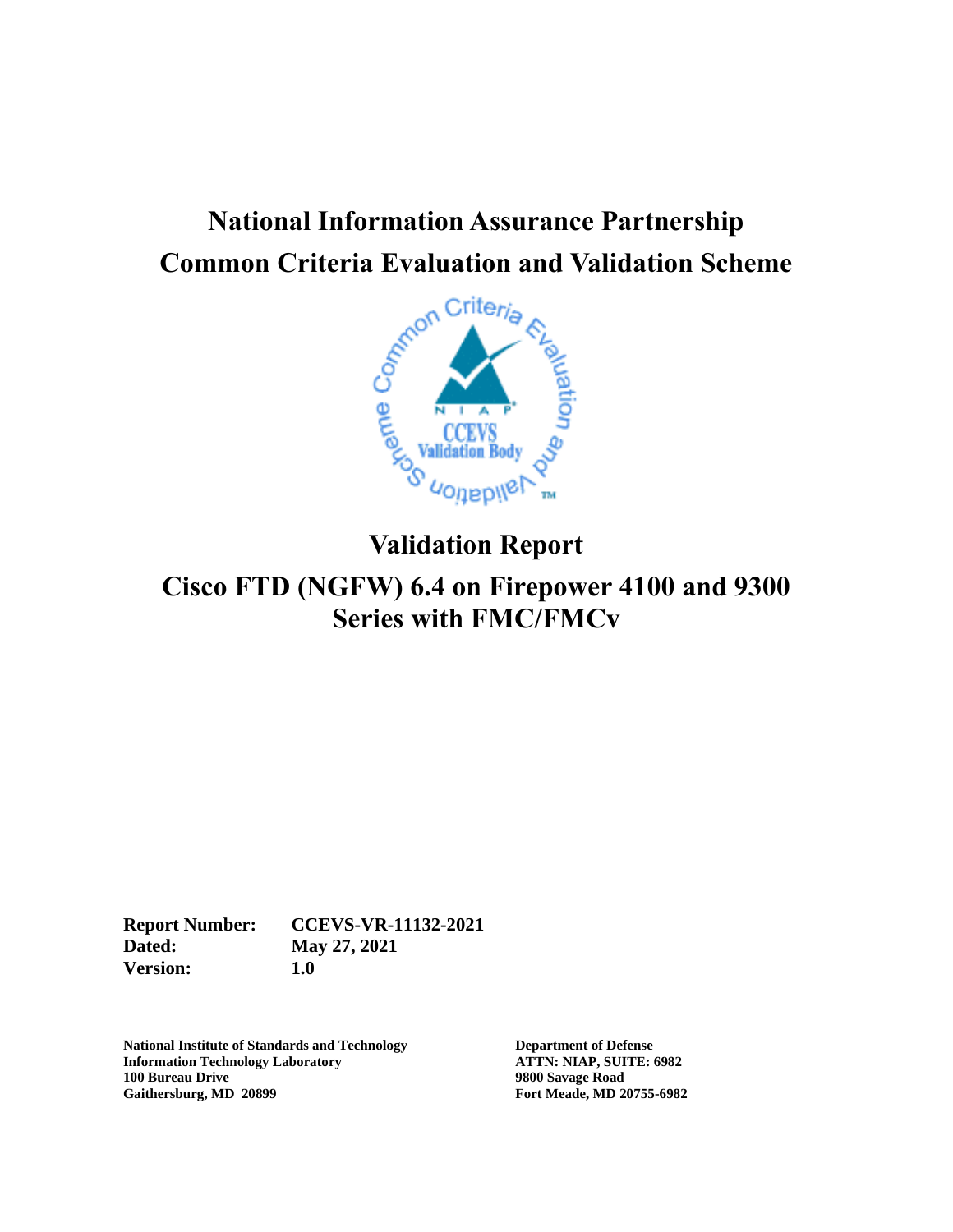and 9300 Series with FMC/FMCv

#### **ACKNOWLEDGEMENTS**

#### **Validation Team**

John Butterworth Sheldon Durrant Jenn Dotson Ted Farnsworth Randy Heimann Lisa Mitchell Linda Morrison Clare Olin *The MITRE Corporation*

Farid Ahmed Peter Kruus *Johns Hopkins Applied Physics Laboratory*

#### **Common Criteria Testing Laboratory**

Tammy Compton Catherine Sykes Khai Van *Gossamer Security Solutions, Inc. Columbia, MD*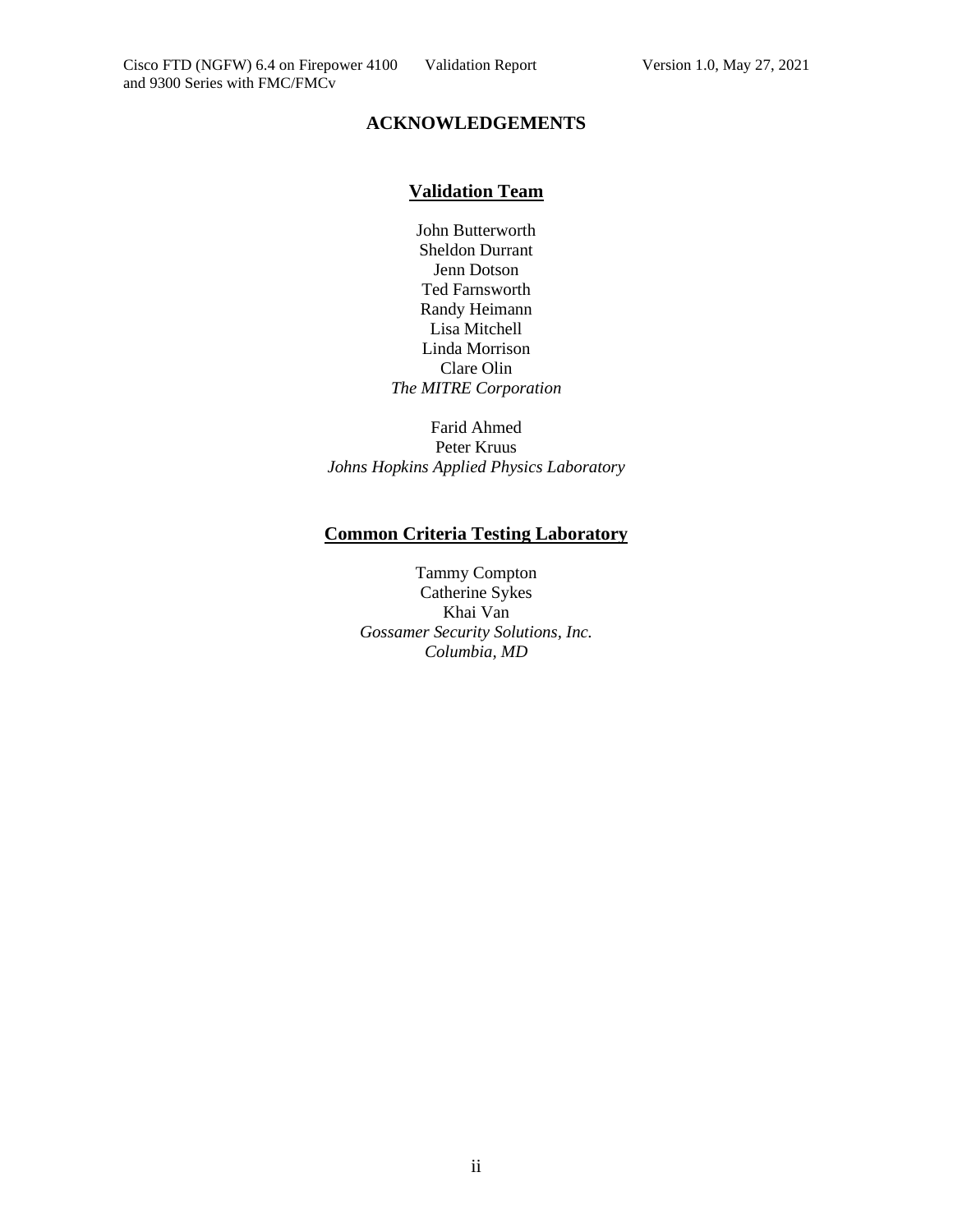# **Table of Contents**

| $\mathbf 1$    |     |  |  |  |  |
|----------------|-----|--|--|--|--|
| $\overline{2}$ |     |  |  |  |  |
| 3              |     |  |  |  |  |
|                | 3.1 |  |  |  |  |
|                | 3.2 |  |  |  |  |
|                | 3.3 |  |  |  |  |
| $\overline{4}$ |     |  |  |  |  |
|                | 4.1 |  |  |  |  |
|                | 4.2 |  |  |  |  |
|                | 4.3 |  |  |  |  |
|                | 4.4 |  |  |  |  |
|                | 4.5 |  |  |  |  |
|                | 4.6 |  |  |  |  |
|                | 4.7 |  |  |  |  |
|                | 4.8 |  |  |  |  |
|                | 4.9 |  |  |  |  |
| 5              |     |  |  |  |  |
| 6              |     |  |  |  |  |
| 7              |     |  |  |  |  |
|                | 7.1 |  |  |  |  |
|                | 7.2 |  |  |  |  |
| 8              |     |  |  |  |  |
|                | 8.1 |  |  |  |  |
|                | 8.2 |  |  |  |  |
|                | 8.3 |  |  |  |  |
|                | 8.4 |  |  |  |  |
|                | 8.5 |  |  |  |  |
|                | 8.6 |  |  |  |  |
|                | 8.7 |  |  |  |  |
| 9              |     |  |  |  |  |
| 10             |     |  |  |  |  |
|                | 11  |  |  |  |  |
| 12             |     |  |  |  |  |
| 13             |     |  |  |  |  |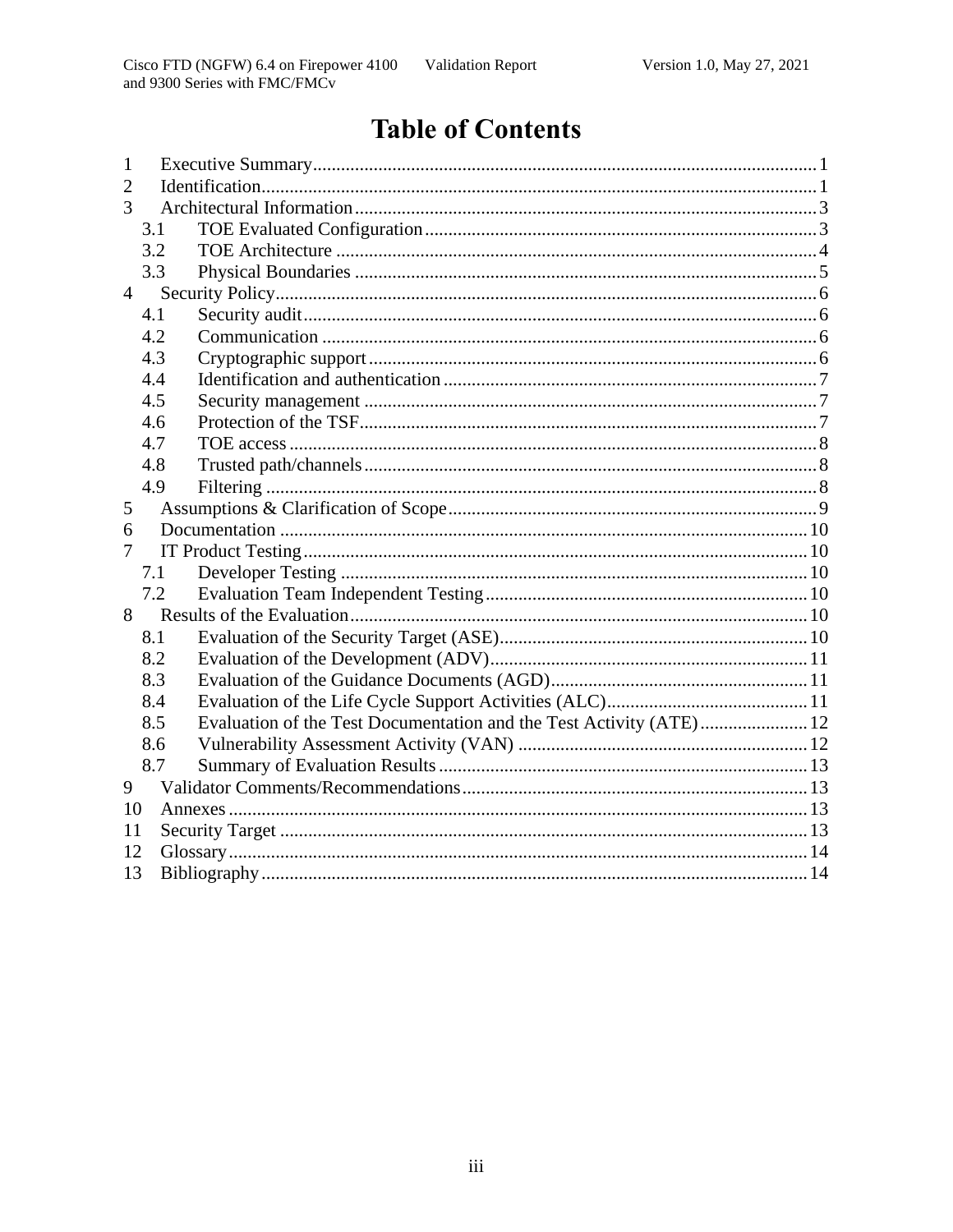## <span id="page-3-0"></span>1 **Executive Summary**

This report documents the assessment by the National Information Assurance Partnership (NIAP) Validation team of the evaluation of the Cisco FTD (NGFW) 6.4 on Firepower 4100 and 9300 Series with FMC/FMCv solution provided by Cisco Systems, Inc. It presents the evaluation results, their justifications, and the conformance results. This Validation Report (VR) is not an endorsement of the Target of Evaluation (TOE) by any agency of the U.S. government, and no warranty is either expressed or implied.

The evaluation was performed by the Gossamer Security Solutions (Gossamer) Common Criteria Testing Laboratory (CCTL) in Columbia, MD, United States of America, and was completed in May 2021. The information in this report is largely derived from the Evaluation Technical Report (ETR) and associated test reports, all written by Gossamer Security Solutions. The evaluation determined that the product is both Common Criteria Part 2 Extended and Part 3 Conformant, and meets the assurance requirements of the *PP-Configuration for Network Devices, Stateful Traffic Filter Firewalls, and Virtual Private Network (VPN) Gateways,* Version 1.1, 1 July 2020, which includes the *collaborative Protection Profile for Network Devices*, Version 2.2e, 23 March 2020, *PP-Module for Stateful Traffic Filter Firewalls*, Version 1.4 + Errata 20200625, 25 June 2020, and the *PP-Module for Virtual Private Network (VPN) Gateways*, Version 1.1, 18 June 2020.

The TOE is the Cisco FTD (NGFW) 6.4 on Firepower 4100 and 9300 Series with FMC/FMCv. The TOE has been evaluated at a NIAP approved CCTL using the Common Methodology for IT Security Evaluation (Version 3.1, Rev 5) for conformance to the Common Criteria for IT Security Evaluation (Version 3.1, Rev 5). This VR applies only to the specific version of the TOE as evaluated. The evaluation has been conducted in accordance with the provisions of the NIAP Common Criteria Evaluation and Validation Scheme (CCEVS) and the conclusions of the testing laboratory in the ETR are consistent with the evidence provided.

The Validation team monitored the activities of the Evaluation team, provided guidance on technical issues and evaluation processes, and reviewed the individual work units and successive versions of the ETR. The validation team found that the evaluation showed that the product satisfies all of the functional requirements and assurance requirements stated in the Security Target (ST). Therefore, the validation team concludes that the testing laboratory's findings are accurate, the conclusions justified, and the conformance results are correct. The conclusions of the testing laboratory in the ETR are consistent with the evidence produced.

The technical information included in this report was obtained from the *Cisco FTD (NGFW) 6.4 on Firepower 4100 and 9300 Series with FMC/FMCv Security Target*, Version 1.6, May 24, 2021 and analysis performed by the Validation team.

## <span id="page-3-1"></span>2 **Identification**

The CCEVS is a joint National Security Agency (NSA) and National Institute of Standards and Technology (NIST) effort to establish commercial facilities to perform trusted product evaluations. Under this program, security evaluations are conducted by commercial testing laboratories called Common Criteria Testing Laboratories (CCTLs) using the Common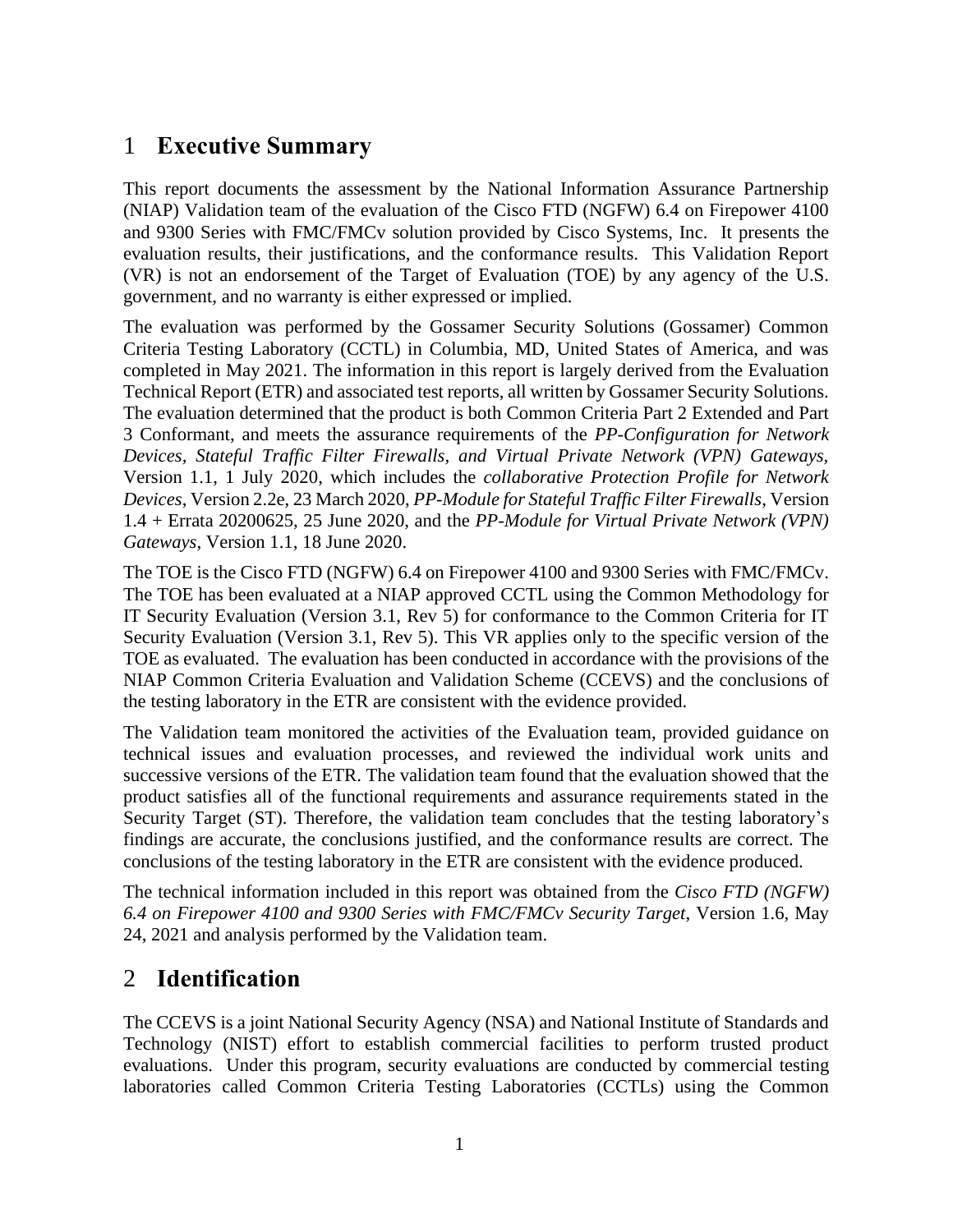Evaluation Methodology (CEM) in accordance with National Voluntary Laboratory Assessment Program (NVLAP) accreditation.

The NIAP Validation Body assigns Validators to monitor the CCTLs to ensure quality and consistency across evaluations. Developers of information technology products, desiring a security evaluation, contract with a CCTL and pay a fee for their product's evaluation. Upon successful completion of the evaluation, the product is added to NIAP's Validated Products List.

Table 1 provides information needed to completely identify the product, including:

- The TOE: the fully qualified identifier of the product as evaluated.
- The Security Target (ST), describing the security features, claims, and assurances of the product.
- The conformance result of the evaluation.
- The Protection Profile (PP) to which the product is conformant.
- The organizations and individuals participating in the evaluation.

| <b>Item</b>                                         | <b>Identifier</b>                                                                                                                                                                                                                                                                                                                                                                                                                                         |
|-----------------------------------------------------|-----------------------------------------------------------------------------------------------------------------------------------------------------------------------------------------------------------------------------------------------------------------------------------------------------------------------------------------------------------------------------------------------------------------------------------------------------------|
| <b>Evaluation Scheme</b>                            | United States NIAP Common Criteria Evaluation and Validation Scheme                                                                                                                                                                                                                                                                                                                                                                                       |
| <b>TOE</b><br><b>Protection Profile</b>             | Cisco FTD (NGFW) 6.4 on Firepower 4100 and 9300 Series with FMC/FMCv<br>(Specific models identified in Section 8)                                                                                                                                                                                                                                                                                                                                         |
|                                                     | PP-Configuration for Network Devices, Stateful Traffic Filter Firewalls, and<br>Virtual Private Network (VPN) Gateways, Version 1.1, 1 July 2020, which<br>includes the collaborative Protection Profile for Network Devices, Version 2.2e,<br>23 March 2020, PP-Module for Stateful Traffic Filter Firewalls, Version 1.4 +<br>Errata 20200625, 25 June 2020, and the PP-Module for Virtual Private Network<br>(VPN) Gateways, Version 1.1, 18 June 2020 |
| <b>ST</b>                                           | Cisco FTD (NGFW) 6.4 on Firepower 4100 and 9300 Series with FMC/FMCv<br>Security Target, Version 1.6, May 24, 2021                                                                                                                                                                                                                                                                                                                                        |
| <b>Evaluation Technical</b><br><b>Report</b>        | Evaluation Technical Report for Cisco FTD (NGFW) 6.4 on Firepower 4100 and<br>9300 Series with FMC/FMCv, Version 0.3, May 25, 2021                                                                                                                                                                                                                                                                                                                        |
| <b>CC</b> Version                                   | Common Criteria for Information Technology Security Evaluation, Version 3.1,<br>rev <sub>5</sub>                                                                                                                                                                                                                                                                                                                                                          |
| <b>Conformance Result</b>                           | CC Part 2 extended, CC Part 3 conformant                                                                                                                                                                                                                                                                                                                                                                                                                  |
| <b>Sponsor</b>                                      | Cisco Systems, Inc.                                                                                                                                                                                                                                                                                                                                                                                                                                       |
| <b>Developer</b>                                    | Cisco Systems, Inc.                                                                                                                                                                                                                                                                                                                                                                                                                                       |
| <b>Common Criteria</b><br><b>Testing Lab (CCTL)</b> | Gossamer Security Solutions, Inc.<br>Columbia, MD                                                                                                                                                                                                                                                                                                                                                                                                         |
| <b>CCEVS Validators</b>                             | Farid Ahmed, John Butterworth, Sheldon Durrant, Jenn Dotson, Ted Farnsworth,<br>Randy Heimann, Peter Kruus, Lisa Mitchell, Linda Morrison, Clare Olin                                                                                                                                                                                                                                                                                                     |

#### **Table 1: Evaluation Identifiers**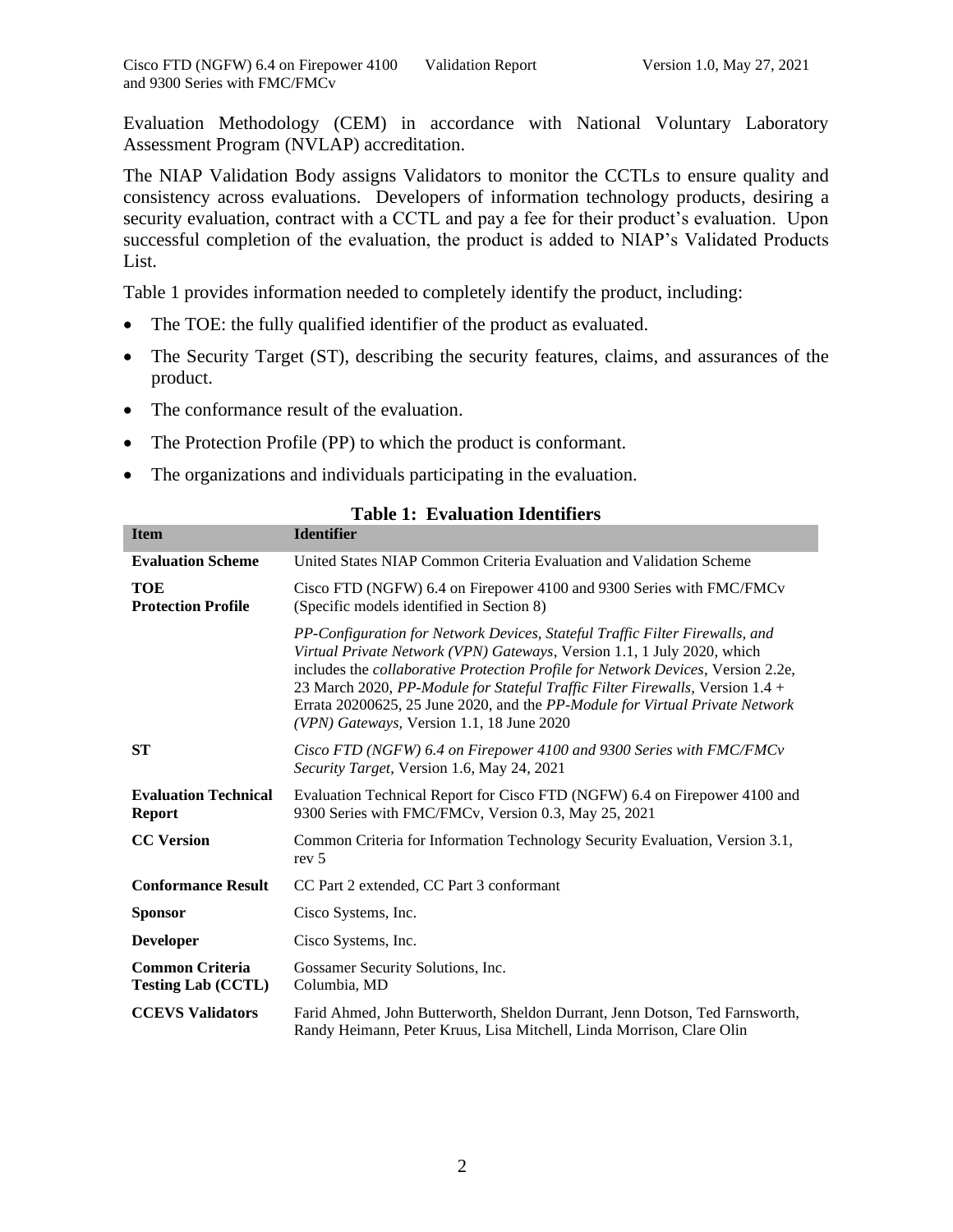# <span id="page-5-0"></span>3 **Architectural Information**

Note: The following architectural description is based on the description presented in the Security Target.

The Cisco Firepower 4100 and 9300 security appliances are purpose-built, scalable platforms with firewall and VPN capabilities provided by Firepower Threat Defense (FTD) software that is running on the Firepower eXtensible Operating System (FXOS). The TOE includes one or more Firepower appliances (running FTD and FXOS software) that are centrally managed by a Firepower Management Center (FMC) appliance, and together the FMC and Firepower (running FTD/FXOS) appliances form the distributed TOE.

## <span id="page-5-1"></span>**3.1 TOE Evaluated Configuration**

| <b>TOE Configuration</b>                                                  | <b>Hardware Configurations</b>                                                                                                                                                                                                                                                                                                                                                                                                                                                                                                                                                                                                                                                                                                    | <b>Software Version</b>                                 |
|---------------------------------------------------------------------------|-----------------------------------------------------------------------------------------------------------------------------------------------------------------------------------------------------------------------------------------------------------------------------------------------------------------------------------------------------------------------------------------------------------------------------------------------------------------------------------------------------------------------------------------------------------------------------------------------------------------------------------------------------------------------------------------------------------------------------------|---------------------------------------------------------|
| FP 4110<br>FP 4115<br>FP 4120<br>FP 4125<br>FP 4140<br>FP 4145<br>FP 4150 | The Firepower 4100 chassis contains the following<br>$\bullet$<br>components:<br>Network module 1 with eight fixed SFP+ ports (1G)<br>$\circ$<br>and 10G connectivity), the management port, RJ-45<br>console port, Type A USB port, PID and S/N card,<br>locator indicator, and power switch<br>Two network modules slots (network module 2 and<br>$\circ$<br>network module 3)<br>Two $(1+1)$ redundant power supply module slots<br>O<br>Six fan module slots<br>$\circ$<br>Two SSD bays<br>$\circ$                                                                                                                                                                                                                            | FXOS release 2.6<br>$\bullet$<br>and FTD release<br>6.4 |
| FP 9300                                                                   | The Firepower 9300 chassis contains the following<br>$\bullet$<br>components:<br>Firepower 9300 Supervisor—Chassis supervisor<br>$\circ$<br>module<br>Management port<br>$\circ$<br>RJ-45 console port<br>$\circ$<br>Type A USB port<br>$\circ$<br>Eight ports for 1 or 10 Gigabit Ethernet<br>$\circ$<br>SFPs (fiber and copper)<br>Firepower 9300 Security Module—Up to three<br>$\circ$<br>security modules<br>800 GB of solid state storage per security<br>$\circ$<br>blade (2 x 800 GB solid state drives<br>running RAID1)<br>Firepower Network Module—Two single-wide<br>$\circ$<br>network modules or one double-wide network<br>module<br>Two power supply modules (AC or DC)<br>$\circ$<br>Four fan modules<br>$\circ$ | FXOS release 2.6<br>$\bullet$<br>and FTD release<br>6.4 |

The evaluated configuration consists of the following devices: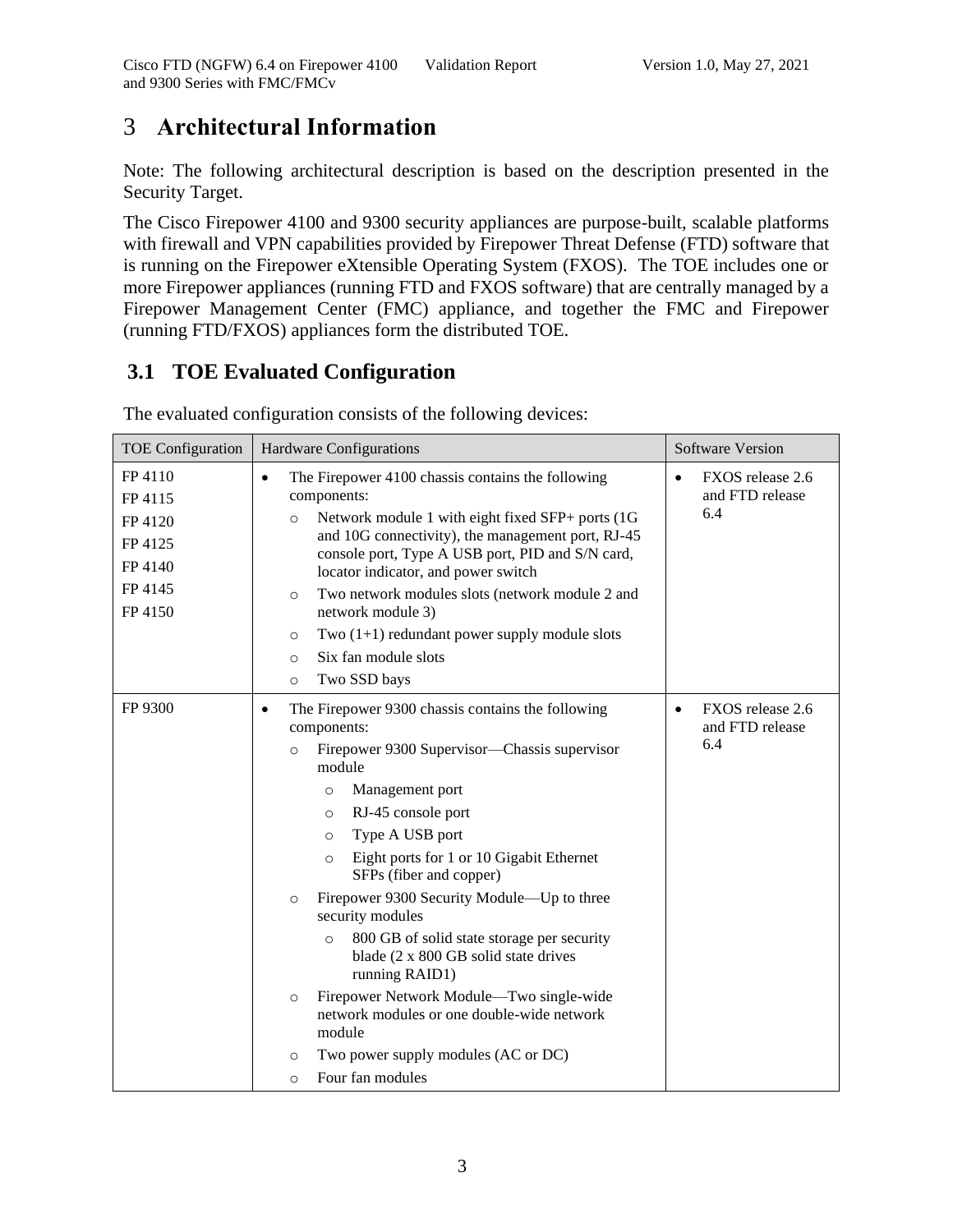| <b>TOE</b> Configuration                                                                              | <b>Hardware Configurations</b>                                                                                                                                                                                                                                                                                                  | Software Version             |
|-------------------------------------------------------------------------------------------------------|---------------------------------------------------------------------------------------------------------------------------------------------------------------------------------------------------------------------------------------------------------------------------------------------------------------------------------|------------------------------|
| <b>FMC1000-K9</b><br>FMC2500-K9<br>FMC4500-K9<br><b>FMC1600-K9</b><br>FMC2600-K9<br><b>FMC4600-K9</b> | The FMC models all run the same software image,<br>٠<br>but have differing hardware characteristics which<br>affect only non-security relevant functionality such as<br>throughput, processing speed, number and type of<br>network connections supported, number of concurrent<br>connections supported and amount of storage. | FMC release 6.4              |
| <b>FMC<sub>v</sub></b>                                                                                | FMCv running on ESXi 6.0 or 6.5 on the Unified<br>٠<br>Computing System (UCS) UCSB-B200-M4, UCSC-<br>C220-M4S, UCSC-C240-M4SX, UCSC-C240-M4L,<br>UCSB-B200-M5, UCSC-C220-M5, UCSC-C240-<br>M5, UCS-E160S-M3 and UCS-E180D-M3                                                                                                    | FMC <sub>v</sub> release 6.4 |

#### <span id="page-6-0"></span>**3.2 TOE Architecture**

The TOE is comprised of both software and hardware. The models are comprised of the following: FP 4110, 4115, 4120, 4125, 4140, 4145, 4150, 9300 and Firepower Management Center (FMC) (FMC1000-K9, FMC2500-K9, FMC4500-K9, FMC1600-K9, FMC2600-K9, FMC4600-K9 and FMCv). The software is comprised of the FTD software image Release 6.4 (running directly on a 4100 series, or on a security module in a 9300), FXOS 2.6 (running on 4100 series or on the Supervisor blade of a 9300), and FMC (or FMCv) version 6.4.

The models that comprise the TOE have common hardware characteristics (for example, the same FXOS image runs on all the models 4100 series and 9300, and the same FTD image runs on the FXOS regardless of the platforms). These differing characteristics affect only non-TSF relevant functionality (such as throughput, processing speed, number and type of network connections supported, number of concurrent connections supported, and amount of storage) and therefore support security equivalency of the TOE in terms of hardware.

The TOE protects itself from tampering and bypass by offering only a limited and controlled set of functions at each of its physical interfaces to its environment. Communication via those interfaces is either directed at the TOE for the purpose of administration or is directed through the TOE for communication among network devices. In both cases the TOE implements a set of policies to control the services available and those services are designed to protect and ensure the secure operation of the TOE.

The Firepower eXtensible Operating System (FXOS) is used to manage the FTD. All the platforms run an instance of FXOS that provides management of the hardware and loads FTD. The 4k/9k chassis runs on its supervisor engine a fully featured build of FXOS referred to as the Management Input Output (MIO) build of FXOS. A separate, more limited build of FXOS runs on any Security Module (SM) installed within the chassis (the Firepower 4100 models contain one fixed Security Module, while the Firepower 9300 chassis supports up to three removable Security Modules). The SM hardware is a form of Cisco UCS server (based on a UCS B-series blade server), and as such it includes a Cisco Integrated Management Controller (CIMC), which is firmware running on a CIMC daughterboard on the server blade. The FTD software runs on FXOS on the SM. The FXOS software running on the chassis supervisor maintains a list of administrative accounts that are able to log in to the supervisor via CLI or WebUI/GUI, called Firepower Chassis Manager (FCM). All administrative accounts can be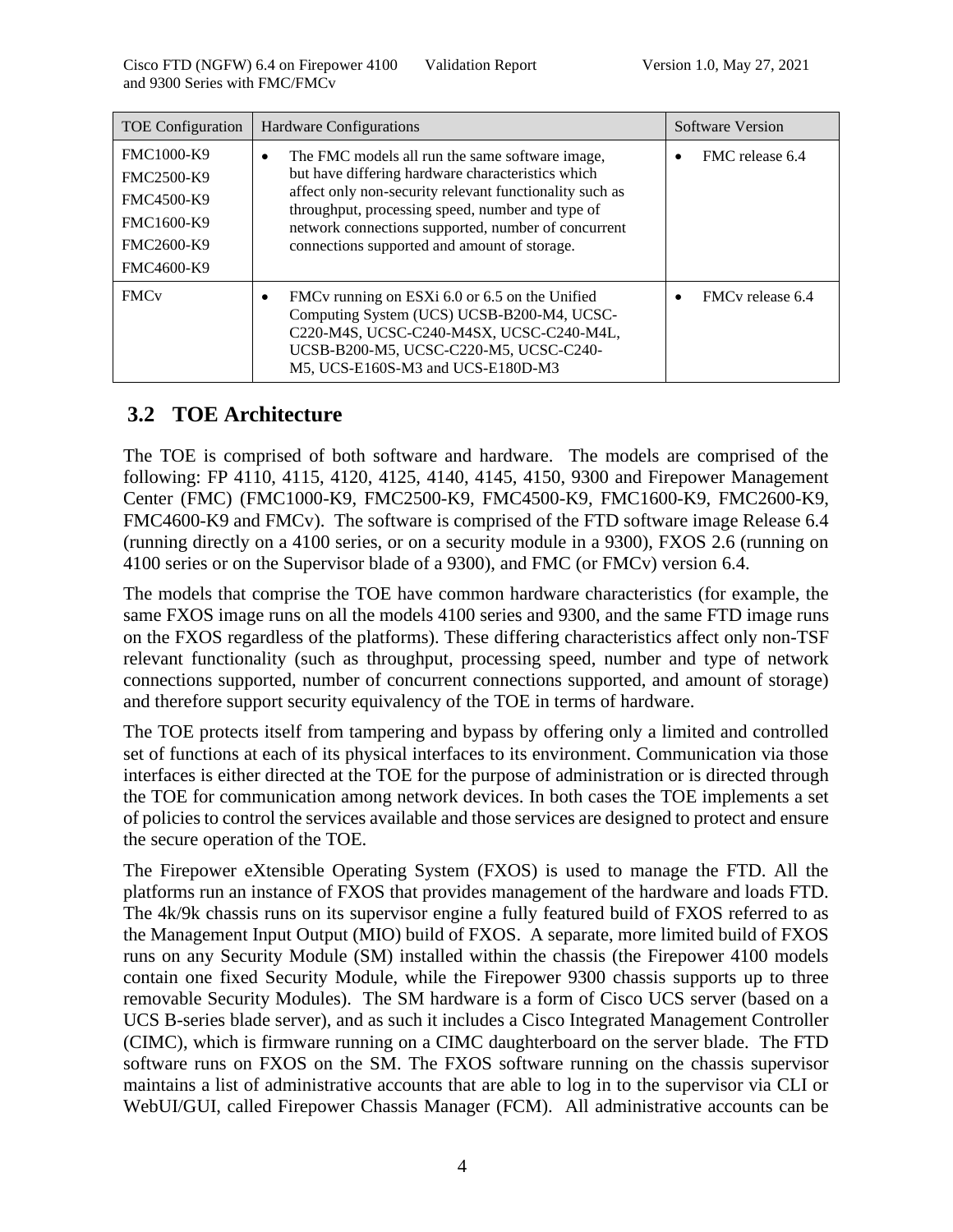managed via both CLI and GUI, and the same authentication mechanisms can be used at the CLI or GUI.

The underlying Cisco UCS hardware platforms within the TOE have common hardware characteristics. These differing characteristics affect only non-TSF relevant functionality (such as throughput, processing speed, number and type of network connections supported, number of concurrent connections supported, and amount of storage) and therefore support security equivalency of the FMCv in terms of hardware.

#### <span id="page-7-0"></span>**3.3 Physical Boundaries**

The TOE consists of one or more physical devices as specified in Section 3.1 and includes the Cisco FTD, FMC, and FXOS software. Each instantiation of the TOE has two or more network interfaces and is able to filter IP traffic to and through those interfaces.

The TOE can optionally connect to an NTP server via an IPsec tunnel for clock updates. If the TOE is to be remotely administered, the management station must connect using SSHv2. When web UI is used, a remote workstation with a TLS-enabled browser must be available. A syslog server can also be used to store audit records, and the syslog server must support syslog over TLS or IPsec. The TOE is able to filter connections to/from these external entities using its IP traffic filtering, and can encrypt traffic where necessary using TLS, SSH, and/or IPsec. The communication between the FMC software and FTD in Firepower appliance is protected by TLSv1.2. Digital certificates from a CA server are obtained when certificates are used as the authentication method for VPN connection. The TOE protects peer-to-peer VPN connections between itself and VPN peers (connections can be initiated by the TOE or by the peer) using IPsec.

The following figure provides a visual depiction of an example TOE deployment. The TOE boundary is surrounded with a hashed red line.

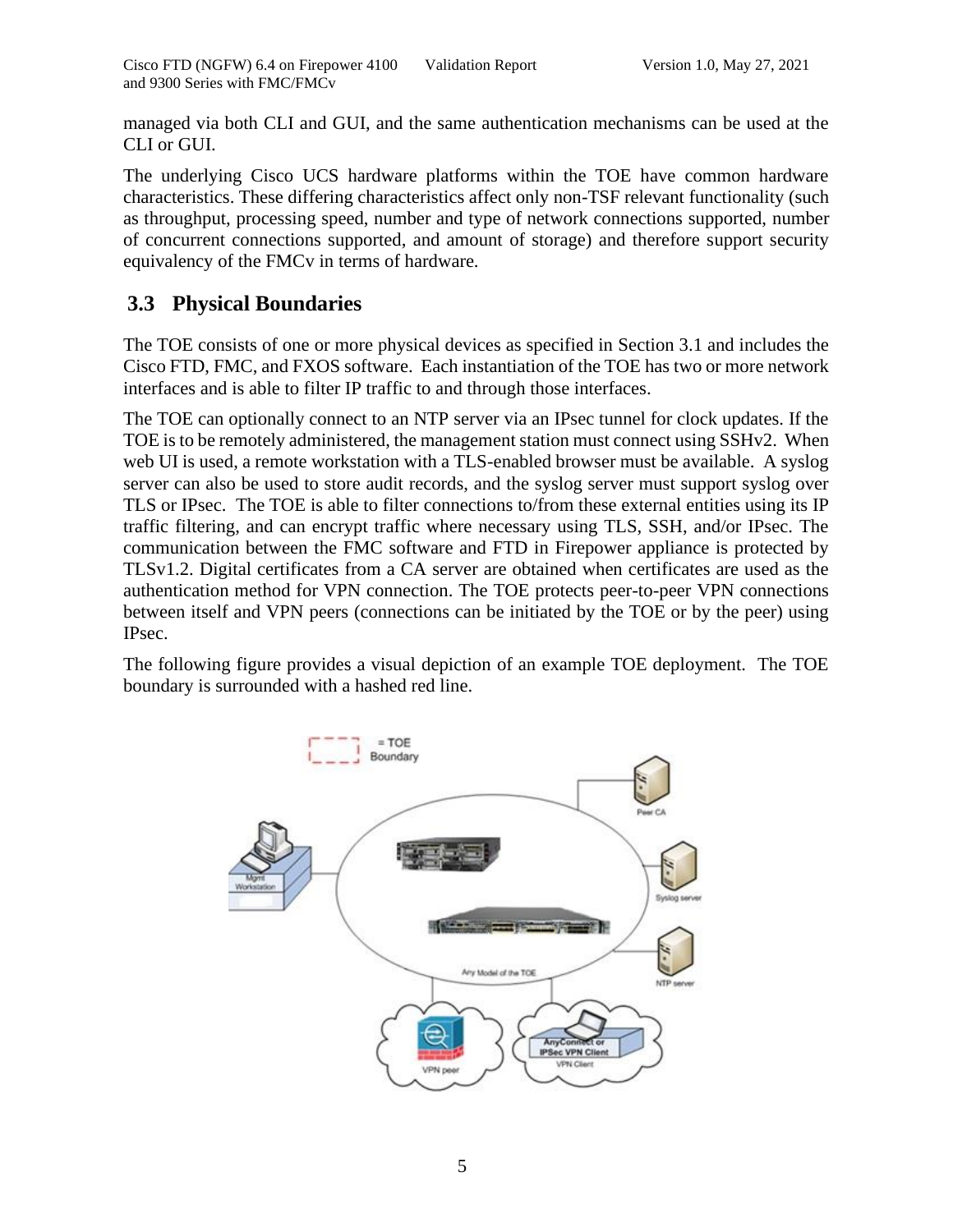The previous figure includes the following:

- o TOE components (at least one Firepower 4K/9K appliance (with FTD and FXOS) and FMC)
- o VPN Peer (Operational Environment) or another instance of the TOE
- o VPN Client (Operational Environment) with Cisco VPN Client or AnyConnect Client
- o Management Workstation (Operational Environment)
- o NTP Server (Operational Environment)
- o CA Server (Operational Environment)
- o Syslog server (Operational Environment)

## <span id="page-8-0"></span>4 **Security Policy**

This section summaries the security functionality of the TOE:

- 1. Security audit
- 2. Communication
- 3. Cryptographic support
- 4. Full Residual Information Protection
- 5. Identification and authentication
- 6. Security management
- 7. Protection of the TSF
- 8. TOE access
- 9. Trusted path/channels
- 10. Filtering

#### <span id="page-8-1"></span>**4.1 Security audit**

The TOE provides extensive auditing capabilities. The TOE can audit events related to cryptographic functionality, identification and authentication, and administrative actions. The TOE generates an audit record for each auditable event. The administrator configures auditable events, performs back-up operations, and manages audit data storage. The TOE provides the administrator with a circular audit trail where the TOE overwrites the oldest audit record with the newest audit record when space is full. Audit logs are backed up over an encrypted channel to an external audit server.

#### <span id="page-8-2"></span>**4.2 Communication**

The TOE allows authorized administrators to control which FTD device is managed by the FMC. This is performed through a registration process over TLS. The administrator can also de-register a FTD device if he or she wish to no longer manage it through the FMC.

#### <span id="page-8-3"></span>**4.3 Cryptographic support**

The TOE provides cryptography in support of other TOE security functionality. The TOE provides cryptography in support of secure connections using IPsec and TLS, and remote administrative management via SSHv2, and TLS/HTTPS. The cryptographic random bit generators (RBGs) are seeded by an entropy noise source.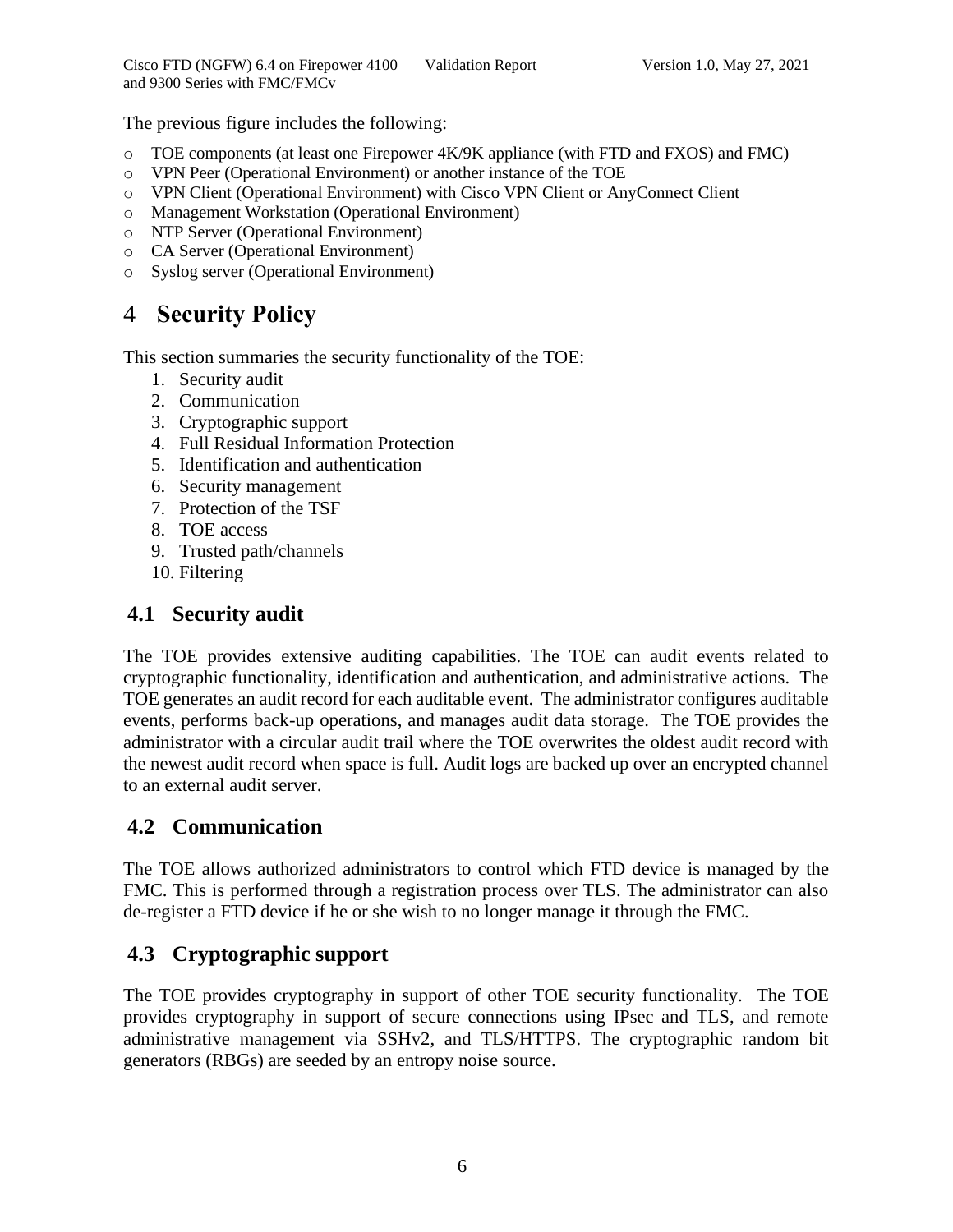#### <span id="page-9-0"></span>**4.4 Identification and authentication**

The TOE performs two types of authentication: device-level authentication of the remote device (VPN peers) and user authentication for the authorized administrator of the TOE. Device-level authentication allows the TOE to establish a secure channel with a trusted peer. The secure channel is established only after each device authenticates the other. Device-level authentication is performed via IKE/IPsec X509v3 certificate-based authentication or preshared key methods.

The TOE provides authentication services for administrative users wishing to connect to the TOEs secure CLI and GUI administrator interfaces. The TOE requires authorized administrators to authenticate prior to being granted access to any of the management functionality. The TOE can be configured to require a minimum password length of 15 characters as well as mandatory password complexity rules. The TOE also implements a lockout mechanism when the number of unsuccessful authentication attempts exceeds the configured threshold.

The TOE provides administrator authentication against a local user database. Password-based authentication can be performed on the serial console or SSH and HTTPS interfaces. The SSHv2 interface also supports authentication using SSH keys.

#### <span id="page-9-1"></span>**4.5 Security management**

The TOE provides secure administrative services for management of general TOE configuration and the security functionality provided by the TOE. All TOE administration occurs either through a secure SSHv2 or TLS/HTTPS session, or via a local console connection. The TOE provides the ability to securely manage all TOE administrative users; all identification and authentication; all audit functionality of the TOE; all TOE cryptographic functionality; the timestamps maintained by the TOE; and the information flow control policies enforced by the TOE including encryption/decryption of information flows for VPNs. The TOE supports an "authorized administrator" role, which equates to any account authenticated to an administrative interface (CLI or GUI, but not VPN), and possessing sufficient privileges to perform security-relevant administrative actions.

When an administrative session is initially established, the TOE displays an administratorconfigurable warning banner. This is used to provide any information deemed necessary by the administrator. After a configurable period of inactivity, administrative sessions will be terminated, requiring administrators to re-authenticate.

#### <span id="page-9-2"></span>**4.6 Protection of the TSF**

The TOE protects against interference and tampering by untrusted subjects by implementing identification, authentication, and administrator roles to limit configuration to authorized administrators. The TOE prevents reading of cryptographic keys and passwords.

Additionally, the TOE is not a general-purpose operating system and access to the TOE memory space is restricted to only TOE functions.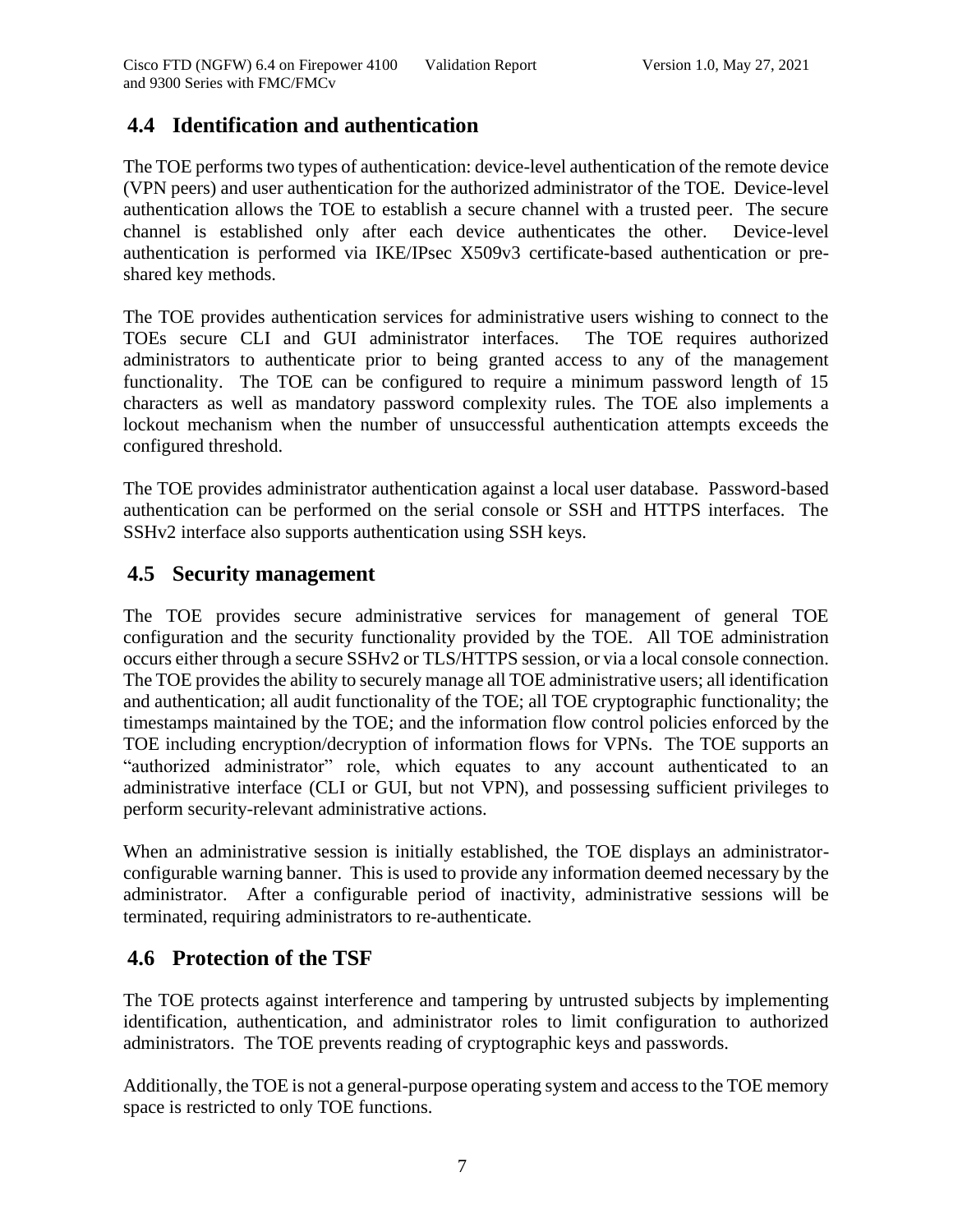The TOE internally maintains the date and time. This date and time are used as the timestamp that is applied to audit records generated by the TOE. Administrators can update the TOE's clock manually via FMC or FXOS or can configure the TOE (FXOS) to use NTP via an IPsec tunnel to synchronize the TOE's clock with an external time source. Additionally, the TOE performs testing to verify correct operation of the appliance itself and that of the cryptographic module. Whenever any system failures occur within the TOE the TOE will cease operation.

#### <span id="page-10-0"></span>**4.7 TOE access**

When an administrative session is initially established, the TOE displays an administratorconfigurable warning banner. This is used to provide any information deemed necessary by the administrator. After a configurable period of inactivity, administrator and VPN client sessions will be terminated, requiring re-authentication. The TOE also supports direct connections from VPN clients and protects against threats related to those client connections. The TOE disconnects sessions that have been idle too long and can be configured to deny sessions based on IP, time, and day, and to NAT external IPs of connecting VPN clients to internal network addresses.

#### <span id="page-10-1"></span>**4.8 Trusted path/channels**

The TOE supports establishing trusted paths between itself and remote administrators using SSHv2 for CLI access, and TLS/HTTPS for GUI access. The TOE supports use of TLS and/or IPsec for connections with remote syslog servers and use of IPsec for connections with NTP servers. The TOE can establish trusted paths of peer-to-peer VPN tunnels using IPsec, and VPN client tunnels using IPsec or TLS. Note that the VPN client is in the operational environment.

#### <span id="page-10-2"></span>**4.9 Filtering**

The TOE provides stateful traffic firewall functionality including IP address-based filtering (for IPv4 and IPv6) to address the issues associated with unauthorized disclosure of information, inappropriate access to services, misuse of services, disruption or denial of services, and network-based reconnaissance. Address filtering can be configured to restrict the flow of network traffic between protected networks and other attached networks based on source and/or destination IP addresses. Port filtering can be configured to restrict the flow of network traffic between protected networks and other attached networks based on the originating (source) and/or receiving (destination) port (service). Stateful packet inspection is used to aid in the performance of packet flow through the TOE and to ensure that only packets are only forwarded when they are part of a properly established session. The TOE supports protocols that can spawn additional sessions in accordance with the protocol RFCs where a new connection will be implicitly permitted when properly initiated by an explicitly permitted session. The File Transfer Protocol is an example of such a protocol, where a data connection is created as needed in response to an explicitly allowed command connection. System monitoring functionality includes the ability to generate audit messages for any explicitly defined (permitted or denied) traffic flow. TOE administrators have the ability to configure permitted and denied traffic flows, including adjusting the sequence in which flow control rules will be applied, and to apply rules to any network interface of the TOE.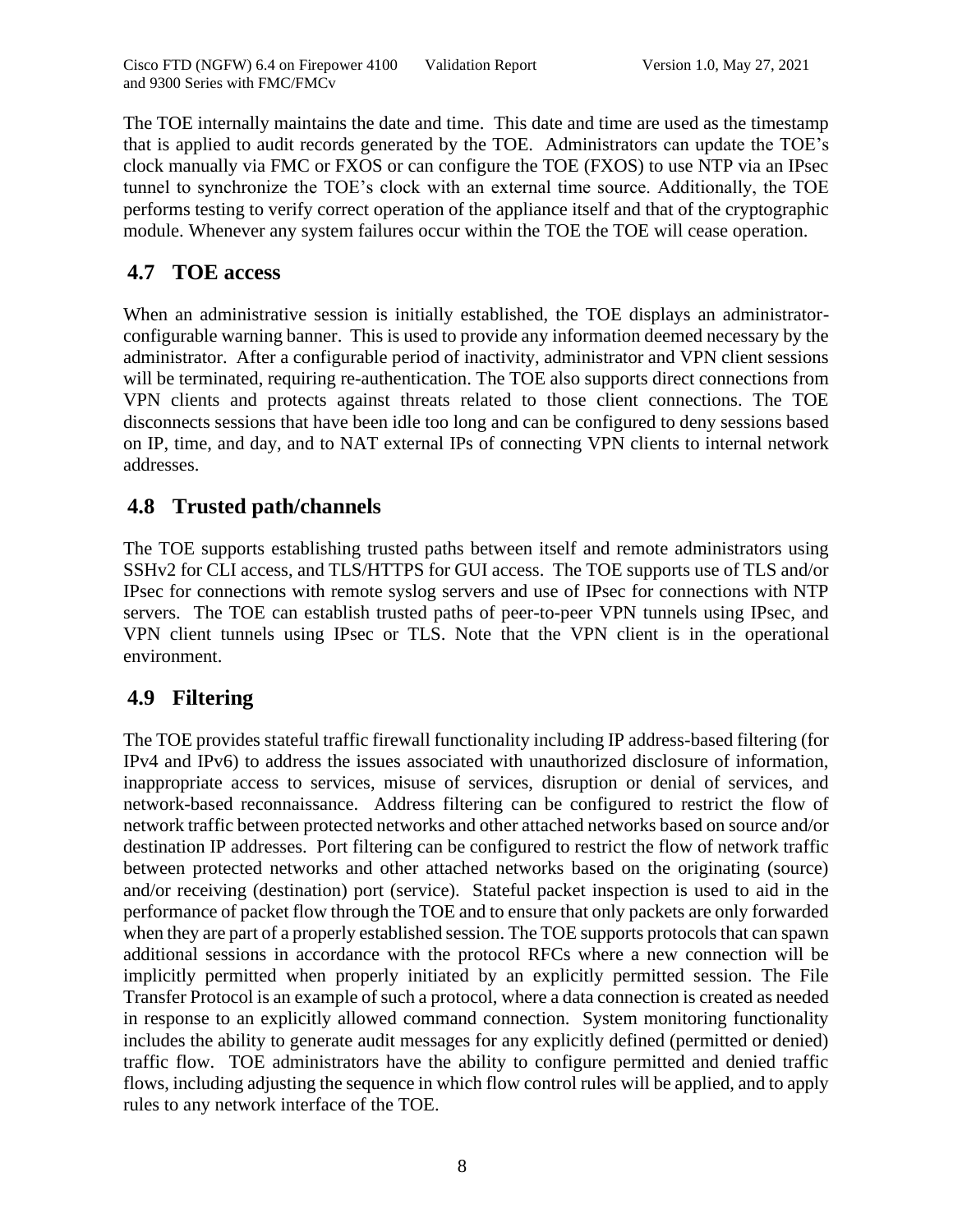The TOE also provides packet filtering and secure IPsec tunneling. The tunnels can be established between two trusted VPN peers as well as between remote VPN clients and the TOE. More accurately, these tunnels are sets of security associations (SAs). The SAs define the protocols and algorithms to be applied to sensitive packets and specify the keying material to be used. SAs are unidirectional and are established per the ESP security protocol. An authorized administrator can define the traffic that needs to be protected via IPsec by configuring access lists (permit, deny, log) and applying these access lists to interfaces using crypto map set.

## <span id="page-11-0"></span>5 **Assumptions & Clarification of Scope**

#### *Assumptions*

The Security Problem Definition, including the assumptions, may be found in the following documents:

• *PP-Configuration for Network Devices, Stateful Traffic Filter Firewalls, and Virtual Private Network (VPN) Gateways*, Version 1.1, 1 July 2020, which includes the *collaborative Protection Profile for Network Devices*, Version 2.2e, 23 March 2020, *PP-Module for Stateful Traffic Filter Firewalls*, Version 1.4 + Errata 20200625, 25 June 2020, and the *PP-Module for Virtual Private Network (VPN) Gateways*, Version 1.1, 18 June 2020

That information has not been reproduced here and the NDcPP22e/STFFW14E/VPNGW11 should be consulted if there is interest in that material*.*

#### *Clarification of scope*

The scope of this evaluation was limited to the functionality and assurances covered in the NDcPP22e/STFFW14E/VPNGW11 and applicable Technical Decisions as described for this TOE in the ST. Other functionality included in the product was not assessed as part of this evaluation. All other functionality provided by the devices needs to be assessed separately, and no further conclusions can be drawn about their effectiveness*.*

All evaluations (and all products) have limitations, as well as potential misconceptions that need clarification. This text covers some of the more important limitations and clarifications of this evaluation. Note that:

- As with any evaluation, this evaluation only shows that the evaluated configuration meets the security claims made with a certain level of assurance (the assurance activities specified in the collaborative Protection Profile for Network Devices and the VPNGW and FW PP-Modules and performed by the evaluation team).
- This evaluation covers only the specific device models and software as identified in this document, and not any earlier or later versions released or in process.
- This evaluation did not specifically search for, nor attempt to exploit, vulnerabilities that were not "obvious" or vulnerabilities to objectives not claimed in the ST. The CEM defines an "obvious" vulnerability as one that is easily exploited with a minimum of understanding of the TOE, technical sophistication and resources.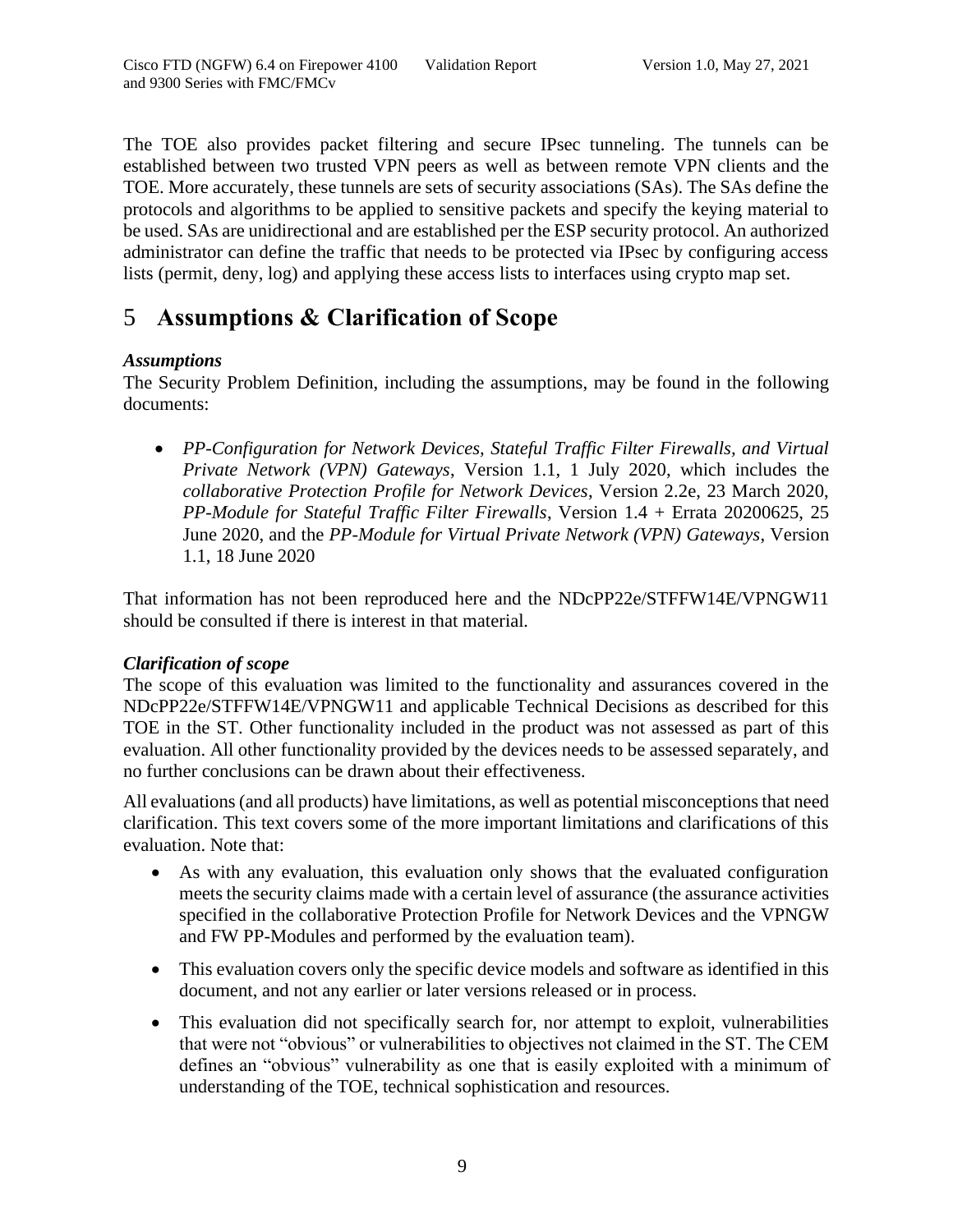## <span id="page-12-0"></span>6 **Documentation**

The following documents were available with the TOE for evaluation:

- *FTD v6.4 on Firepower 4100 and 9300 Series with FMC and FMCv Common Criteria Supplemental User Guide*, Version 1.1, May 20, 2021.
- *Cisco FXOS 2.6 on Firepower 4100/9300 for FTD Preparative Procedures & Operational User Guide for the Common Criteria Certified Configuration*, Version 1.1, May 24, 2021
- *FTD v6.4 on Firepower 4100 and 9300 Series with FMC and FMCv Common Criteria User Guide Supplement IPS & VPN Functionality*, Version 0.7, May 20, 2021

# <span id="page-12-1"></span>7 **IT Product Testing**

This section describes the testing efforts of the developer and the Evaluation team. It is derived from information contained in the *Assurance Activity Report (NDcPP22e/STFFW14E/VPNGW11) for Cisco FTD (NGFW) 6.4 on Firepower 4100 and 9300 Series with FMC/FMCv*, Version 0.3, May 25, 2021 (AAR).

## <span id="page-12-2"></span>**7.1 Developer Testing**

No evidence of developer testing is required in the assurance activities for this product.

#### <span id="page-12-3"></span>**7.2 Evaluation Team Independent Testing**

The Evaluation team verified the product according to the Common Criteria Certification document and ran the tests specified in the NDcPP22e/STFFW14E/VPNGW11 including the tests associated with optional requirements.

# <span id="page-12-4"></span>8 **Results of the Evaluation**

The results of the assurance requirements are generally described in this section and are presented in detail in the proprietary ETR. The reader of this document can assume that all assurance activities and work units received a passing verdict.

A verdict for an assurance component is determined by the resulting verdicts assigned to the corresponding evaluator action elements. The evaluation was conducted based upon CC version 3.1 rev 5 and CEM version 3.1 rev 5. The evaluation determined the FTD (NGFW) 6.4 on Firepower 4100 and 9300 Series with FMC and FMCv TOE to be Part 2 extended, and to meet the SARs contained in the NDcPP22e/STFFW14E/VPNGW11.

## <span id="page-12-5"></span>**8.1 Evaluation of the Security Target (ASE)**

The Evaluation team applied each ASE CEM work unit. The ST evaluation ensured the ST contains a description of the environment in terms of policies and assumptions, a statement of security requirements claimed to be met by the Cisco FTD (NGFW) 6.4 on Firepower 4100 and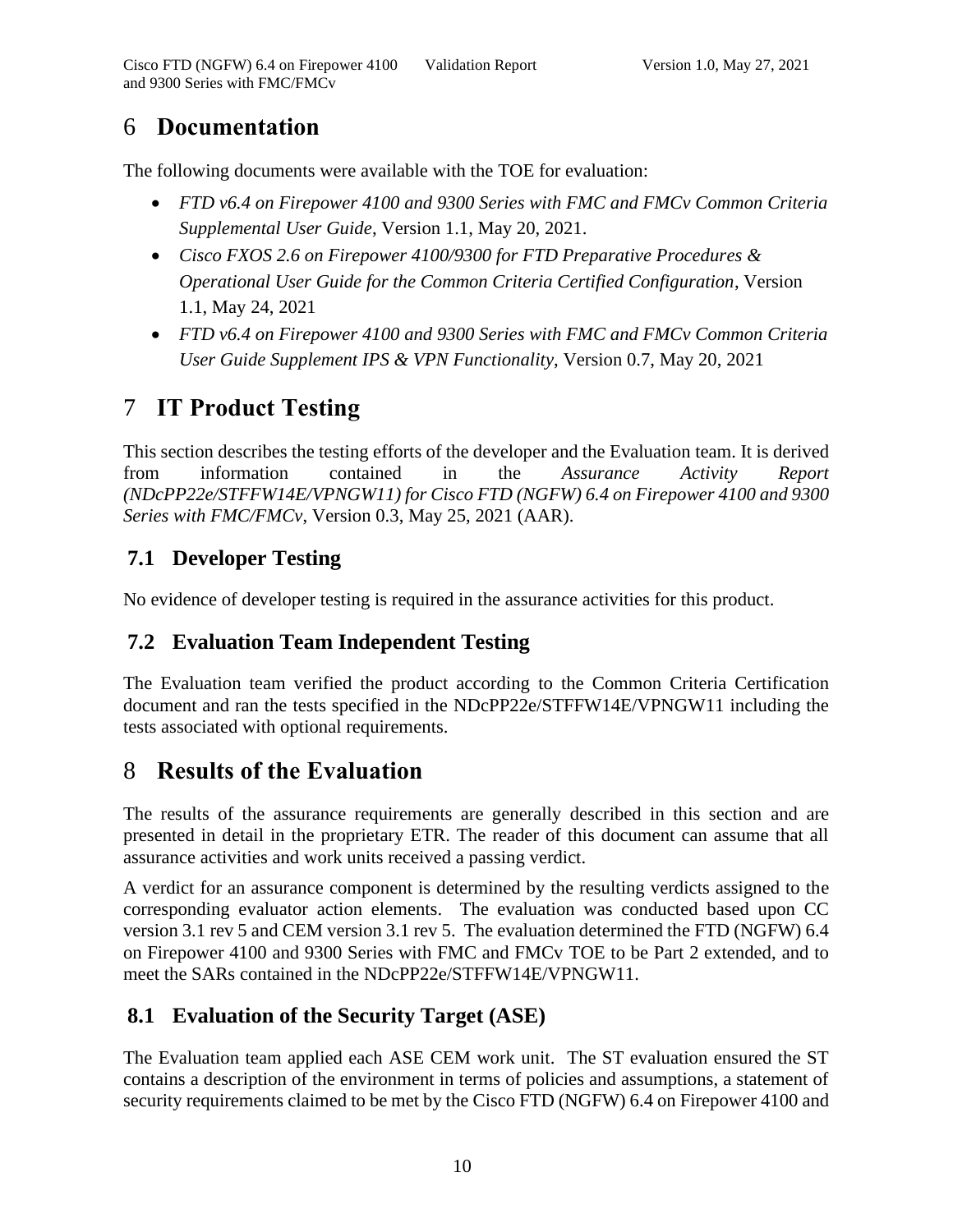9300 Series with FMC and FMCv products that are consistent with the Common Criteria, and product security function descriptions that support the requirements.

The Validation team reviewed the work of the Evaluation team and found that sufficient evidence and justification was provided by the Evaluation team to confirm that the evaluation was conducted in accordance with the requirements of the CEM, and that the conclusion reached by the Evaluation team was justified.

### <span id="page-13-0"></span>**8.2 Evaluation of the Development (ADV)**

The Evaluation team applied each ADV CEM work unit. The Evaluation team assessed the design documentation and found it adequate to aid in understanding how the TSF provides the security functions. The design documentation consists of a functional specification contained in the ST and Guidance documents. Additionally, the evaluator performed the assurance activities specified in the NDcPP22e/STFFW14E/VPNGW11 related to the examination of the information contained in the TSS.

The Validation team reviewed the work of the Evaluation team and found that sufficient evidence and justification was provided by the Evaluation team to confirm that the evaluation was conducted in accordance with the requirements of the CEM, and that the conclusion reached by the Evaluation team was justified.

## <span id="page-13-1"></span>**8.3 Evaluation of the Guidance Documents (AGD)**

The Evaluation team applied each AGD CEM work unit. The evaluation team ensured the adequacy of the user guidance in describing how to use the operational TOE. Additionally, the Evaluation team ensured the adequacy of the administrator guidance in describing how to securely administer the TOE. All of the guides were assessed during the design and testing phases of the evaluation to ensure they were complete.

The Validation team reviewed the work of the Evaluation team and found that sufficient evidence and justification was provided by the Evaluation team to confirm that the evaluation was conducted in accordance with the requirements of the CEM, and that the conclusion reached by the Evaluation team was justified.

## <span id="page-13-2"></span>**8.4 Evaluation of the Life Cycle Support Activities (ALC)**

The Evaluation team applied each ALC CEM work unit. The Evaluation team found that the TOE was identified.

The Validation team reviewed the work of the Evaluation team and found that sufficient evidence and justification was provided by the Evaluation team to confirm that the evaluation was conducted in accordance with the requirements of the CEM, and that the conclusion reached by the Evaluation team was justified.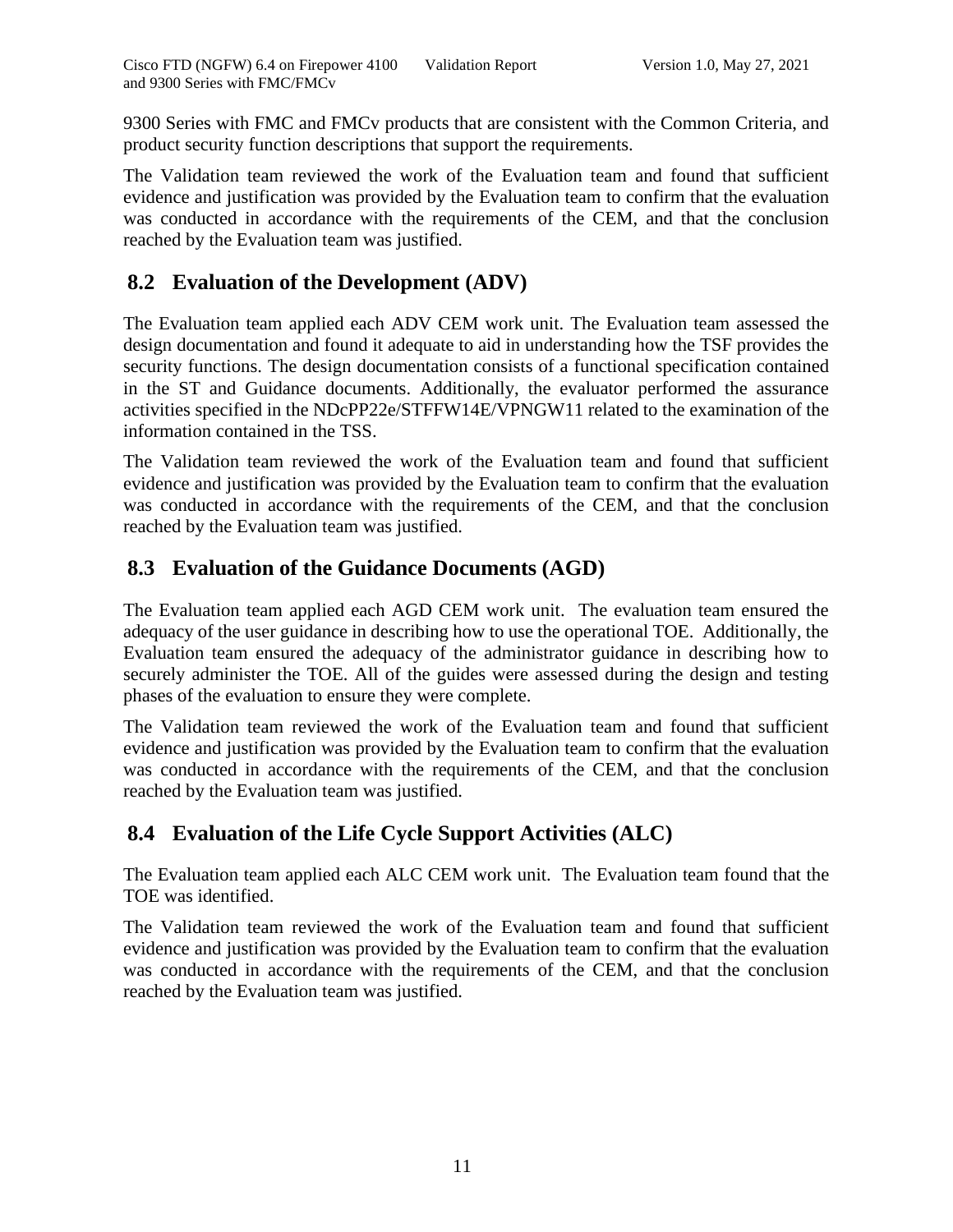#### <span id="page-14-0"></span>**8.5 Evaluation of the Test Documentation and the Test Activity (ATE)**

The Evaluation team applied each ATE CEM work unit. The Evaluation team ran the set of tests specified by the assurance activities in the NDcPP22e/STFFW14E/VPNGW11 and recorded the results in a Test Report, summarized in the AAR.

The Validation team reviewed the work of the Evaluation team and found that sufficient evidence and justification was provided by the Evaluation team to confirm that the evaluation was conducted in accordance with the requirements of the CEM, and that the conclusion reached by the Evaluation team was justified.

#### <span id="page-14-1"></span>**8.6 Vulnerability Assessment Activity (VAN)**

The Evaluation team applied each AVA CEM work unit. The vulnerability analysis is in the Detailed Test Report (DTR) prepared by the evaluator. The vulnerability analysis includes a public search for vulnerabilities. The public search for vulnerabilities did not uncover any residual vulnerability.

The evaluator searched the:

- National Vulnerability Database [\(https://web.nvd.nist.gov/vuln/search\)](https://web.nvd.nist.gov/vuln/search)
- Vulnerability Notes Database [\(http://www.kb.cert.org/vuls/\)](http://www.kb.cert.org/vuls/)
- Rapid7 Vulnerability Database [\(https://www.rapid7.com/db/vulnerabilities\)](https://www.rapid7.com/db/vulnerabilities)
- Tipping Point Zero Day Initiative [\(http://www.zerodayinitiative.com/advisories](http://www.zerodayinitiative.com/advisories))
- Exploit / Vulnerability Search Engine [\(http://www.exploitsearch.net\)](http://www.exploitsearch.net/)
- SecurITeam Exploit Search [\(http://www.securiteam.com\)](http://www.securiteam.com/)
- Tenable Network Security [\(http://nessus.org/plugins/index.php?view=search\)](http://nessus.org/plugins/index.php?view=search)
- Offensive Security Exploit Database [\(https://www.exploit-db.com/\)](https://www.exploit-db.com/)

The search was performed on May 13, 2021 with the following search terms:

- $\bullet$  "ftd  $6.4$ "
- "firepower threat defense "
- "cisco ssl fom"
- "Cisco Security Crypto Virtual"
- "fmc fom"
- $\bullet$  "Fxos 2.6"
- "Firepower management center"
- "openssh"
- "Intel Xeon E5-2600"
- "Intel Xeon Scalable"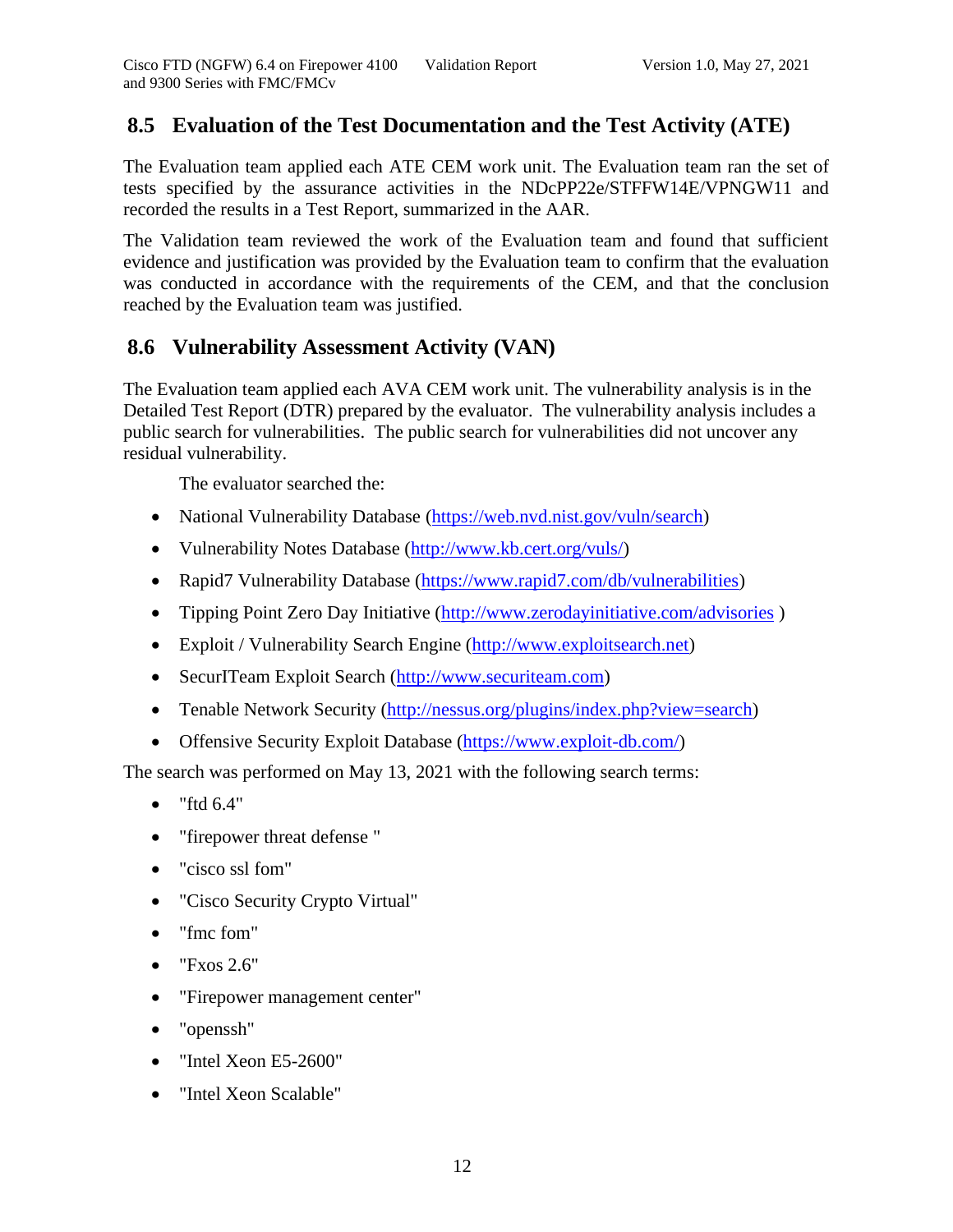- "Intel Xeon E3-1100"
- "Intel Xeon E5-2600"
- "Intel Xeon D"
- "firepower 4100"
- "firepower 9300"

The Validation team reviewed the work of the Evaluation team and found that sufficient evidence and justification was provided by the Evaluation team to confirm that the evaluation was conducted in accordance with the requirements of the CEM, and that the conclusion reached by the Evaluation team was justified.

## <span id="page-15-0"></span>**8.7 Summary of Evaluation Results**

The Evaluation team's assessment of the evaluation evidence demonstrates that the claims in the ST are met. Additionally, the Evaluation team's testing also demonstrated the accuracy of the claims in the ST.

The Validation team's assessment of the evidence provided by the Evaluation team is that it demonstrates that the Evaluation team followed the procedures defined in the CEM, and correctly verified that the product meets the claims in the ST.

## <span id="page-15-1"></span>9 **Validator Comments/Recommendations**

The Validation team suggest that the consumer pay particular attention to the evaluated configuration of the TOE. As stated in the Clarification of Scope, the evaluated functionality is scoped exclusively to the security functional requirements specified in the ST, and the only evaluated functionality was that which was described by the SFRs claimed in the Security Target. All other functionality provided by the TOE needs to be assessed separately and no further conclusions can be drawn about its effectiveness.

Consumers employing the TOE must follow the configuration instructions provided in the Configuration Guidance documentation listed in Section 6 to ensure the evaluated configuration is established and maintained.

The Validation team notes that, while the product allows for the inclusion of numbers in password composition, the FXOS password composition rules do not require a number be included, which differs from other TOE components.

## <span id="page-15-2"></span>10 **Annexes**

Not applicable

# <span id="page-15-3"></span>11 **Security Target**

The Security Target is identified as: *Cisco FTD (NGFW) 6.4 on Firepower 4100 and 9300 Series with FMC/FMCv Security Target,* Version 1.6, May 24, 2021.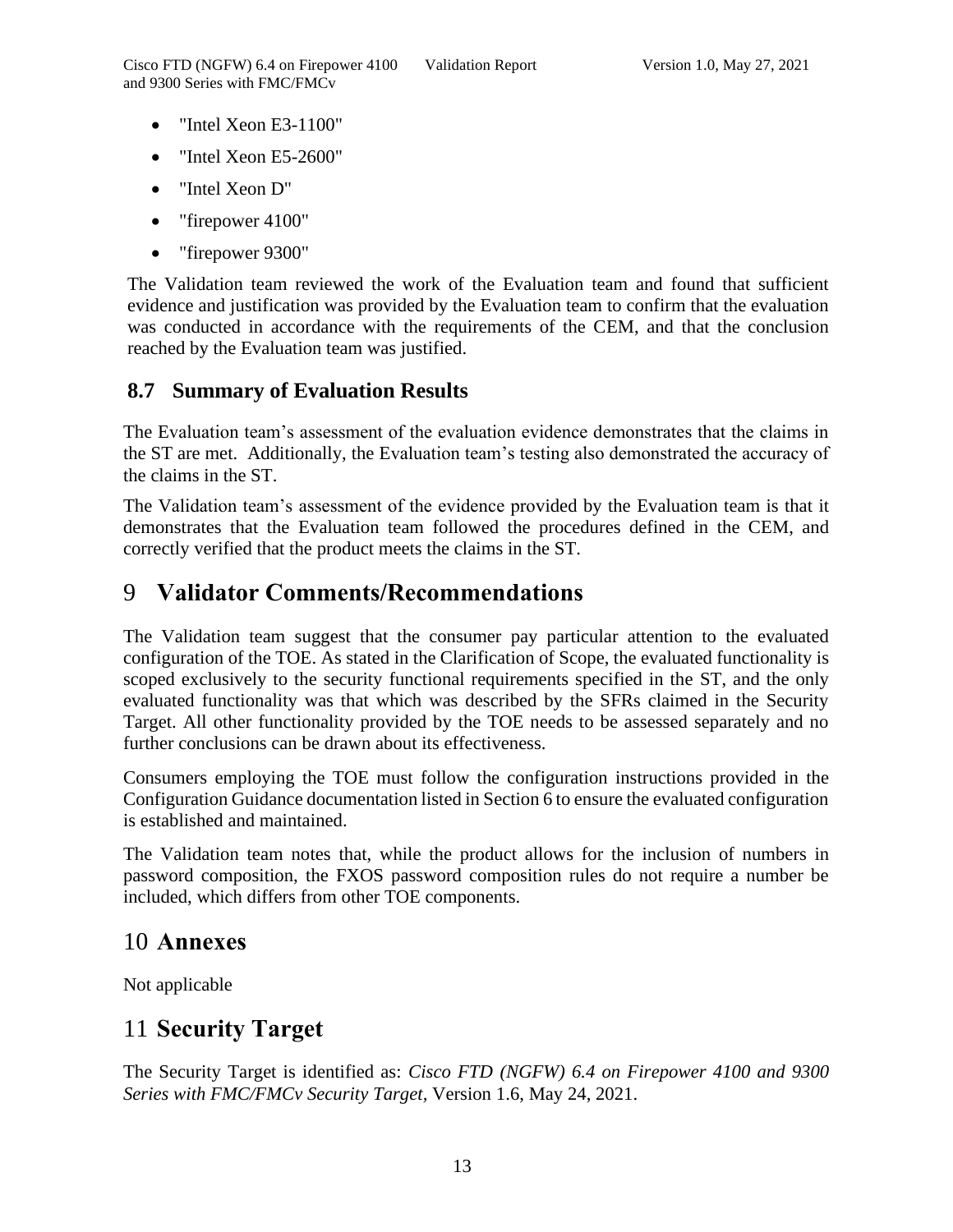## <span id="page-16-0"></span>12 **Glossary**

The following definitions are used throughout this document:

- **Common Criteria Testing Laboratory (CCTL)**. An IT security evaluation facility accredited by the National Voluntary Laboratory Accreditation Program (NVLAP) and approved by the CCEVS Validation Body to conduct Common Criteria-based evaluations.
- **Conformance**. The ability to demonstrate in an unambiguous way that a given implementation is correct with respect to the formal model.
- **Evaluation**. The assessment of an IT product against the Common Criteria using the Common Criteria Evaluation Methodology to determine whether or not the claims made are justified; or the assessment of a protection profile against the Common Criteria using the Common Evaluation Methodology to determine if the Profile is complete, consistent, technically sound and hence suitable for use as a statement of requirements for one or more TOEs that may be evaluated.
- **Evaluation Evidence**. Any tangible resource (information) required from the sponsor or developer by the evaluator to perform one or more evaluation activities.
- **Feature.** Part of a product that is either included with the product or can be ordered separately.
- **Target of Evaluation (TOE)**. A group of IT products configured as an IT system, or an IT product, and associated documentation that is the subject of a security evaluation under the CC.
- **Validation**. The process carried out by the CCEVS Validation Body leading to the issue of a Common Criteria certificate.
- **Validation Body**. A governmental organization responsible for carrying out validation and for overseeing the day-to-day operation of the NIAP Common Criteria Evaluation and Validation Scheme.

# <span id="page-16-1"></span>13 **Bibliography**

The Validation Team used the following documents to produce this Validation Report:

- [1] *Common Criteria for Information Technology Security Evaluation: Part 1: Introduction and General Model*, Version 3.1, Revision 5, April 2017.
- [2] *Common Criteria for Information Technology Security Evaluation Part 2: Security functional components*, Version 3.1, Revision 5, April 2017.
- [3] *Common Criteria for Information Technology Security Evaluation Part 3: Security assurance components*, Version 3.1 Revision 5, April 2017.
- [4] *PP-Configuration for Network Devices, Stateful Traffic Filter Firewalls, and Virtual Private Network (VPN) Gateways*, Version 1.1, 1 July 2020, which includes *collaborative Protection Profile for Network Devices*, Version 2.2e, 23 March 2020, *PP-Module for Stateful Traffic Filter Firewalls*, Version 1.4 + Errata 20200625, 25 June